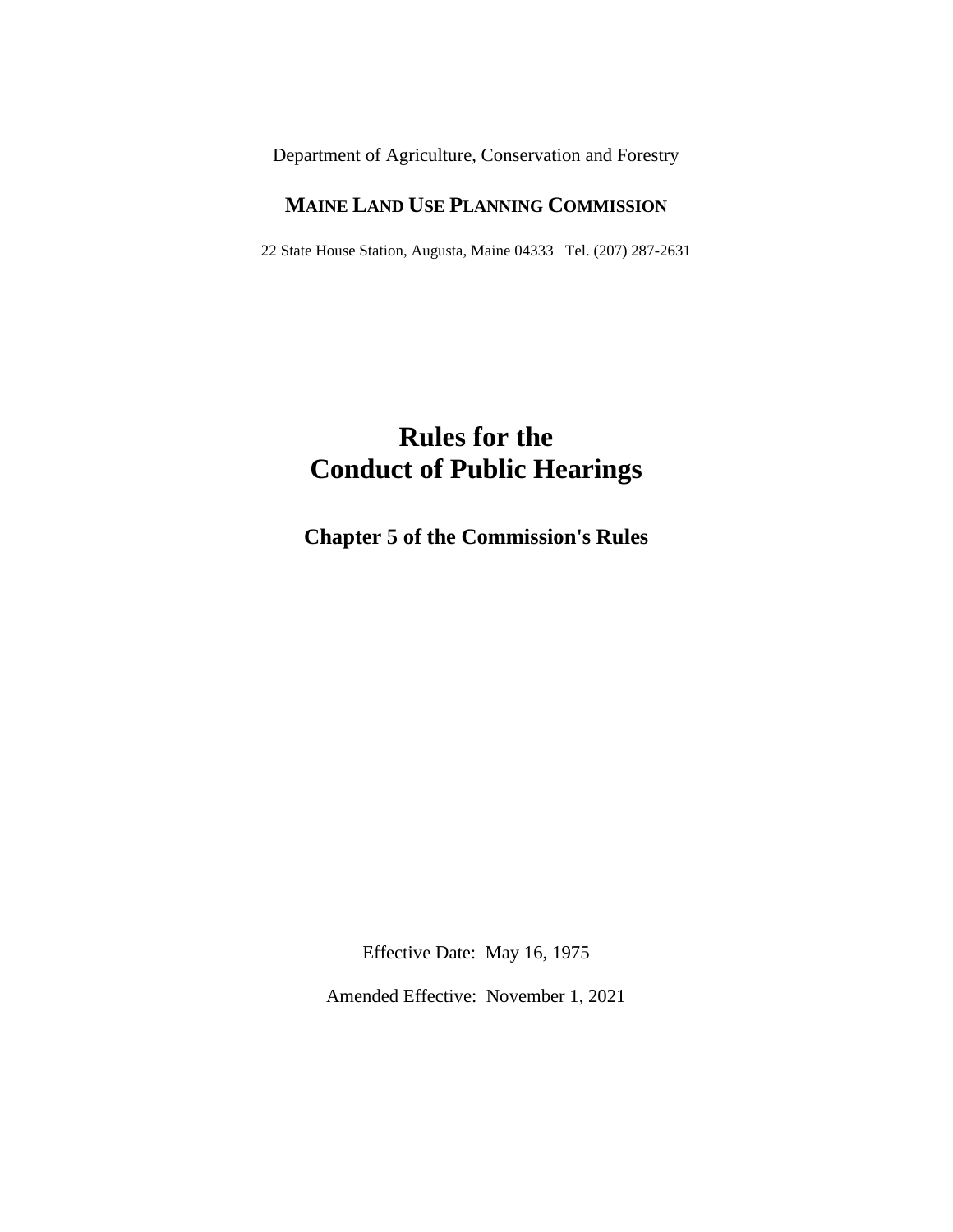01-672 CHAPTER 5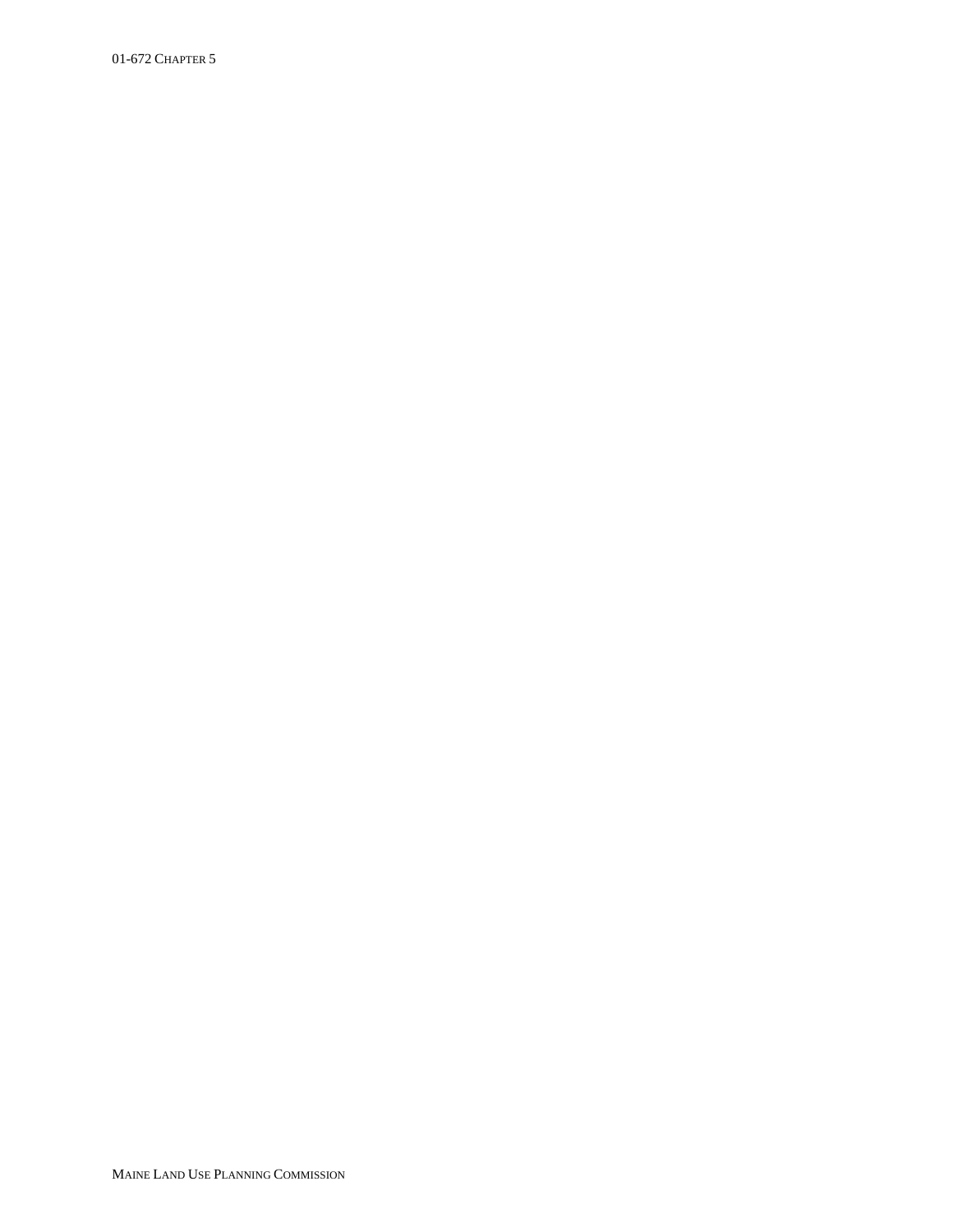# **CHAPTER 5<br>RULES FOR THE CONDUCT OF PUBLIC HEARINGS**

#### **TABLE OF CONTENTS**

| 5.01 |    |  |  |  |  |
|------|----|--|--|--|--|
| 5.02 |    |  |  |  |  |
|      |    |  |  |  |  |
|      |    |  |  |  |  |
|      |    |  |  |  |  |
|      |    |  |  |  |  |
|      |    |  |  |  |  |
| 5.03 |    |  |  |  |  |
|      |    |  |  |  |  |
|      |    |  |  |  |  |
|      |    |  |  |  |  |
| 5.04 |    |  |  |  |  |
|      |    |  |  |  |  |
|      |    |  |  |  |  |
|      |    |  |  |  |  |
|      |    |  |  |  |  |
| 5.05 |    |  |  |  |  |
|      |    |  |  |  |  |
|      |    |  |  |  |  |
|      |    |  |  |  |  |
| 5.06 |    |  |  |  |  |
|      |    |  |  |  |  |
|      |    |  |  |  |  |
|      |    |  |  |  |  |
|      |    |  |  |  |  |
|      | Е. |  |  |  |  |
|      | F. |  |  |  |  |
|      |    |  |  |  |  |
|      |    |  |  |  |  |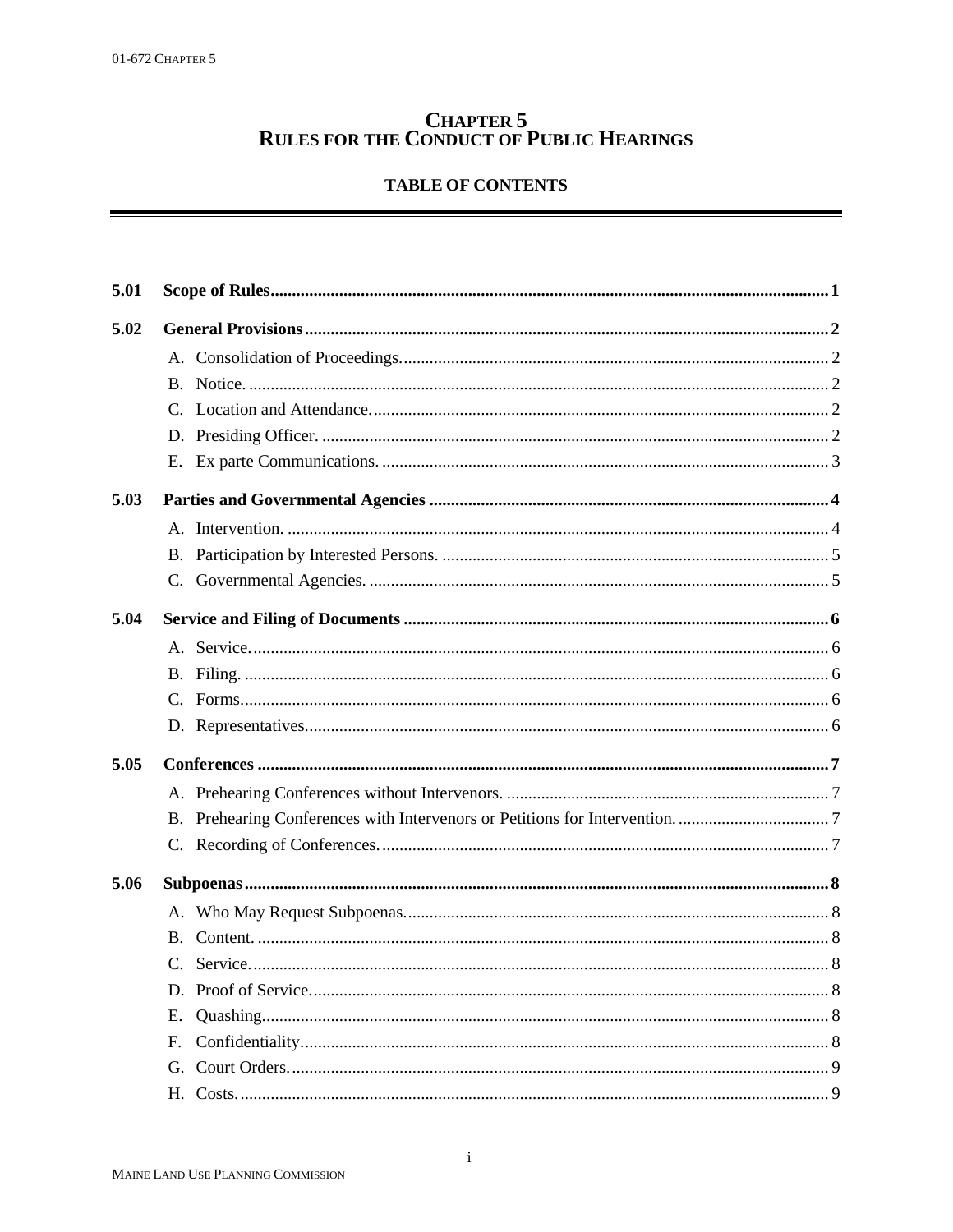| 5.07 |                |                                                                                      |  |  |
|------|----------------|--------------------------------------------------------------------------------------|--|--|
|      |                |                                                                                      |  |  |
|      | B.             |                                                                                      |  |  |
|      |                |                                                                                      |  |  |
|      | D.             |                                                                                      |  |  |
|      | $E_{\rm{eff}}$ |                                                                                      |  |  |
| 5.08 |                |                                                                                      |  |  |
|      |                |                                                                                      |  |  |
|      |                |                                                                                      |  |  |
|      |                |                                                                                      |  |  |
| 5.09 |                |                                                                                      |  |  |
|      |                |                                                                                      |  |  |
|      |                |                                                                                      |  |  |
|      | C.             |                                                                                      |  |  |
|      | D.             |                                                                                      |  |  |
|      | E.             |                                                                                      |  |  |
|      | F.             |                                                                                      |  |  |
| 5.10 |                |                                                                                      |  |  |
|      |                |                                                                                      |  |  |
|      | B.             | Time Periods for Written Comments After the Conclusion of a Hearing 16               |  |  |
|      | C.             |                                                                                      |  |  |
|      |                | D. Reopening the Hearing after Decision on Applications for Permit or Zone Change 16 |  |  |
|      | Е.             |                                                                                      |  |  |
| 5.11 |                |                                                                                      |  |  |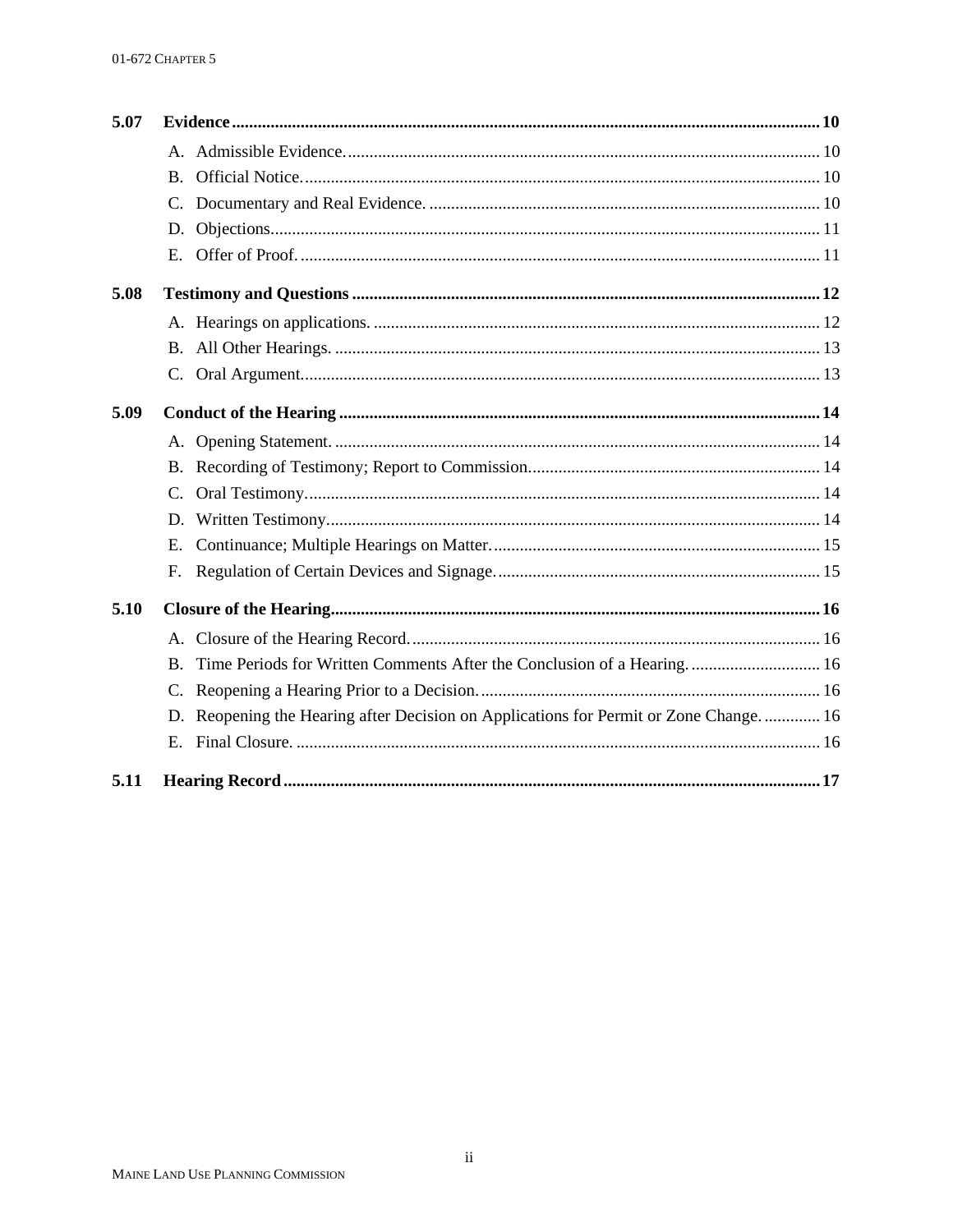# <span id="page-4-0"></span>**5.01 SCOPE OF RULES**

These rules govern all public hearings conducted by the Land Use Planning Commission ("Commission" or "the LUPC").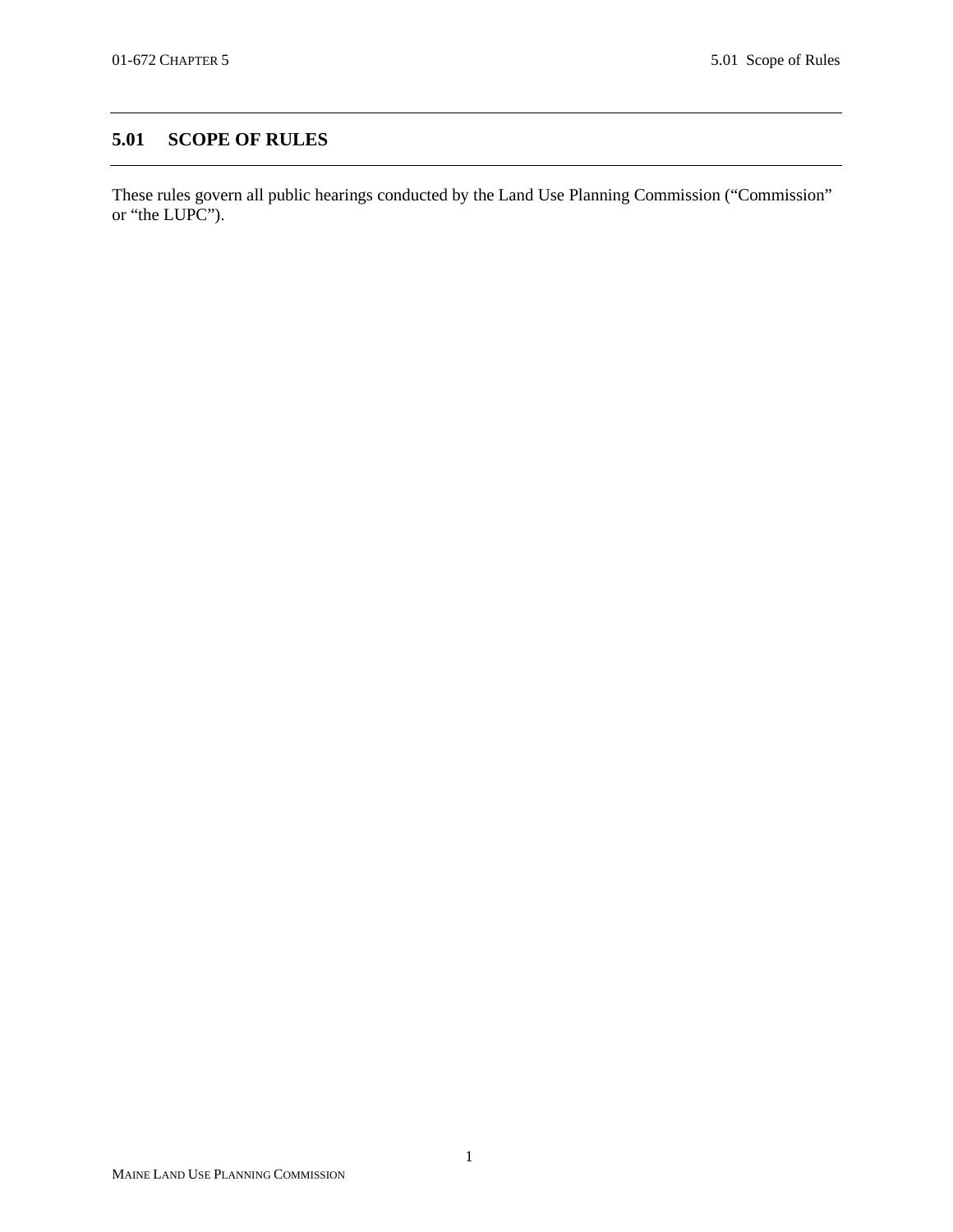#### <span id="page-5-0"></span>**5.02 GENERAL PROVISIONS**

#### <span id="page-5-1"></span>**A. Consolidation of Proceedings.**

On motion and for good cause shown, or on its own initiative, the Commission may consolidate two or more proceedings if it finds that such action will be conducive to just and proper dispatch of its business and that opportunities for public participation will not be compromised.

#### <span id="page-5-2"></span>**B. Notice.**

Notice of all public hearings before the Commission must be in accordance with Chapter 4 of the Commission's rules.

#### <span id="page-5-3"></span>**C. Location and Attendance.**

- **1. Hearing Locations:** All hearings of the Commission must be held in a location or through certain means, and at a time determined by the Commission to be appropriate when considering the needs, costs, safety, and convenience of the interested parties together with those of the Commission. To the extent practicable, hearings must be held at a location in close proximity to, or significantly affected by, the project or projects under review or which are concerned about the issue.
- **2. Attendance at Hearings:** [Attendance at a hearing must be in accordance with 12 M.R.S.§](http://www.mainelegislature.org/legis/statutes/12/title12sec684.html)  684.

#### <span id="page-5-4"></span>**D. Presiding Officer.**

- **1. Designation of Presiding Officer:** The Presiding Officer at any hearing must be either:
	- a. The Chair, if present and willing to preside;
	- b. A Commissioner selected by those members present at the hearing; or
	- c. A qualified employee or representative of the Land Use Planning Commission, as designated by the Chair.

Unless otherwise determined by the Commission on a case by case basis, the Presiding Officer is presumed to be the Chair.

- **2. Authority of Presiding Officer:** The Presiding Officer maintains the authority to:
	- a. Require and administer oaths or affirmations;
	- b. Rule upon issues of procedure and admissibility of evidence;
	- c. Regulate the course of the hearing, set the time and place of continued hearings, and fix the time for filing of evidence, briefs and other written submissions;
	- d. Certify questions to the Commission for its determination;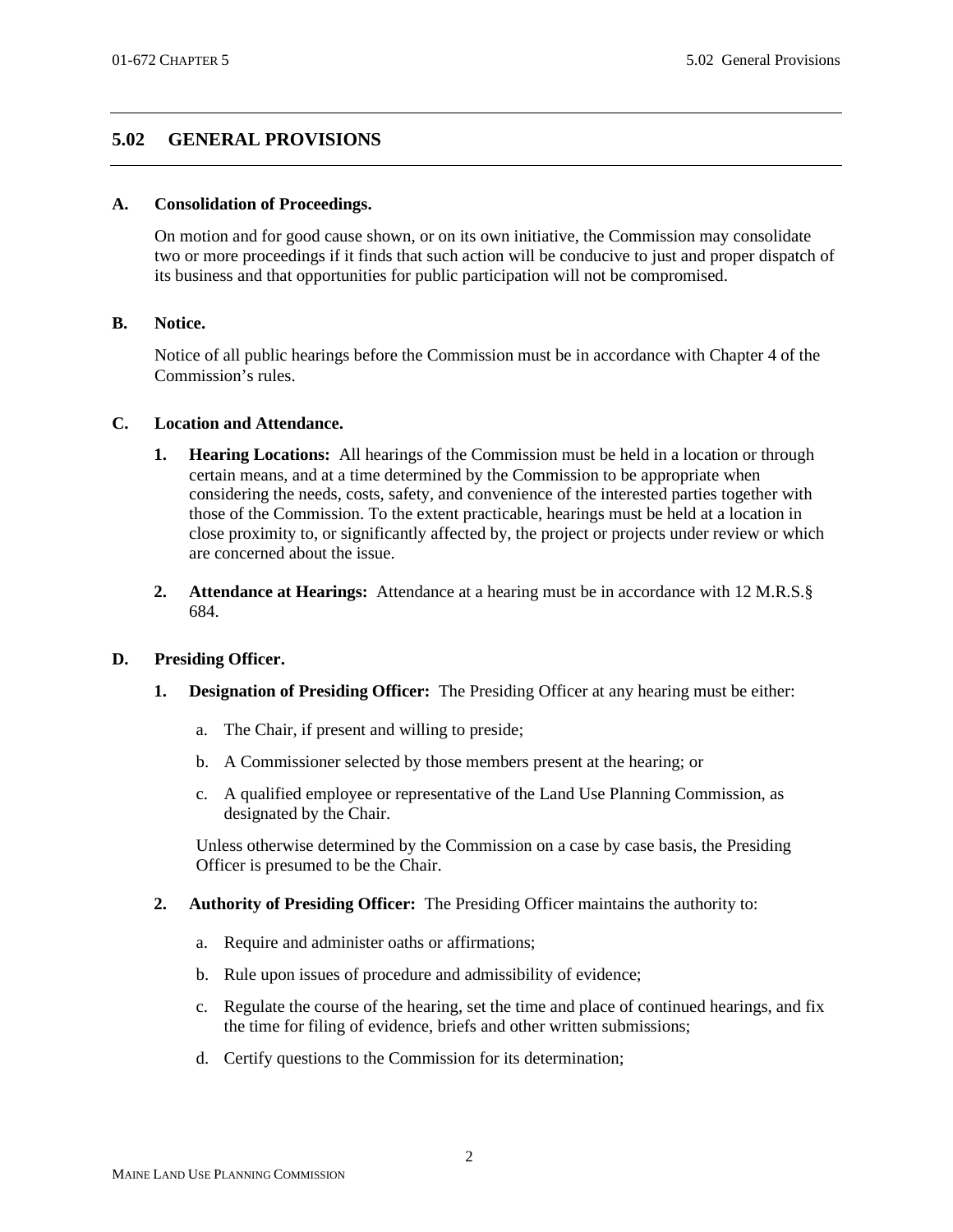- e. Take other actions, on behalf of the Commission consistent with these regulations and applicable statutes, as may be ordered by the Commission or that are necessary for the efficient and orderly conduct of the hearing;
- f. To the extent permitted by law, where good cause appears, the Presiding Officer may permit deviation from the procedural rules of the Commission insofar as compliance therewith is found to be impractical or unnecessary and the change does not prejudice any of the parties; and
- g. Issue conclusions and fact to be considered by the full Commission.

#### <span id="page-6-0"></span>**E. Ex parte Communications.**

- **1. Limitations of this section:** This Section 5.02(E) applies to those public hearings concerned with applications for zone changes pursuant to [12 M.R.S. § 685-A\(7-A\);](http://www.mainelegislature.org/legis/statutes/12/title12sec685-A.html) permit applications pursuant to [12 M.R.S. § 685-B;](http://www.mainelegislature.org/legis/statutes/12/title12sec685-B.html) applications for a variance or issuance of special exception permit pursuant to 12 M.R.S.  $\S$  685-A(10); and any public hearing in which the legal rights, duties, or privileges of specific persons are to be adjudicated.
- **2. Prohibitions on ex parte communications:** After a decision by the Commission to conduct a public hearing, Commission members, and any Presiding Officer designated by the Commission, must not engage in any ex parte communication in connection with any issue of fact, law or procedure which is the subject of the hearing.
- **3. Allowable communications:** However, Section 5.02(E) does not prohibit any Commission member or Presiding Officer from:
	- a. Communicating in any respect with other members of the Commission or other Presiding Officers; and
	- b. Having the aid and advice of members of the staff, counsel or consultants retained by the Commission; provided that, in adjudicatory proceedings subject to 5 M.R.S. Sections 9051 *et seq.*, this exception extends only to consultation with members of the staff, counsel or consultants who have not participated and will not participate in the proceeding in an advocate capacity.
- **4. Actions considered as ex parte communication:** For purposes of Section 5.02(E), "ex parte communication" includes, but is not limited to, oral communication (other than public communication occurring upon notice to all parties and during a properly scheduled public hearing or meeting of the Commission) or any written communication (other than motions, prefiled testimony or other writings, copies of which are furnished or available, as required herein, to all other parties to the proceeding).
- **5. Disclosure of ex parte communication:** In the case of an ex parte communication prohibited by this Section 5.02(E), the Commission member or Presiding Officer involved therein must disclose the nature and substance of the communication to the Commission members and parties to the proceeding, but will not be disqualified from voting in connection with the proceeding. The Commission may provide an opportunity to the other parties to the proceeding to respond to the matter communicated.

Such disclosure will be made part of the public record, but the substance of the ex parte communication will not form a basis for the decision of the Commission or Presiding Officer unless other parties to the proceeding have been given an opportunity to respond.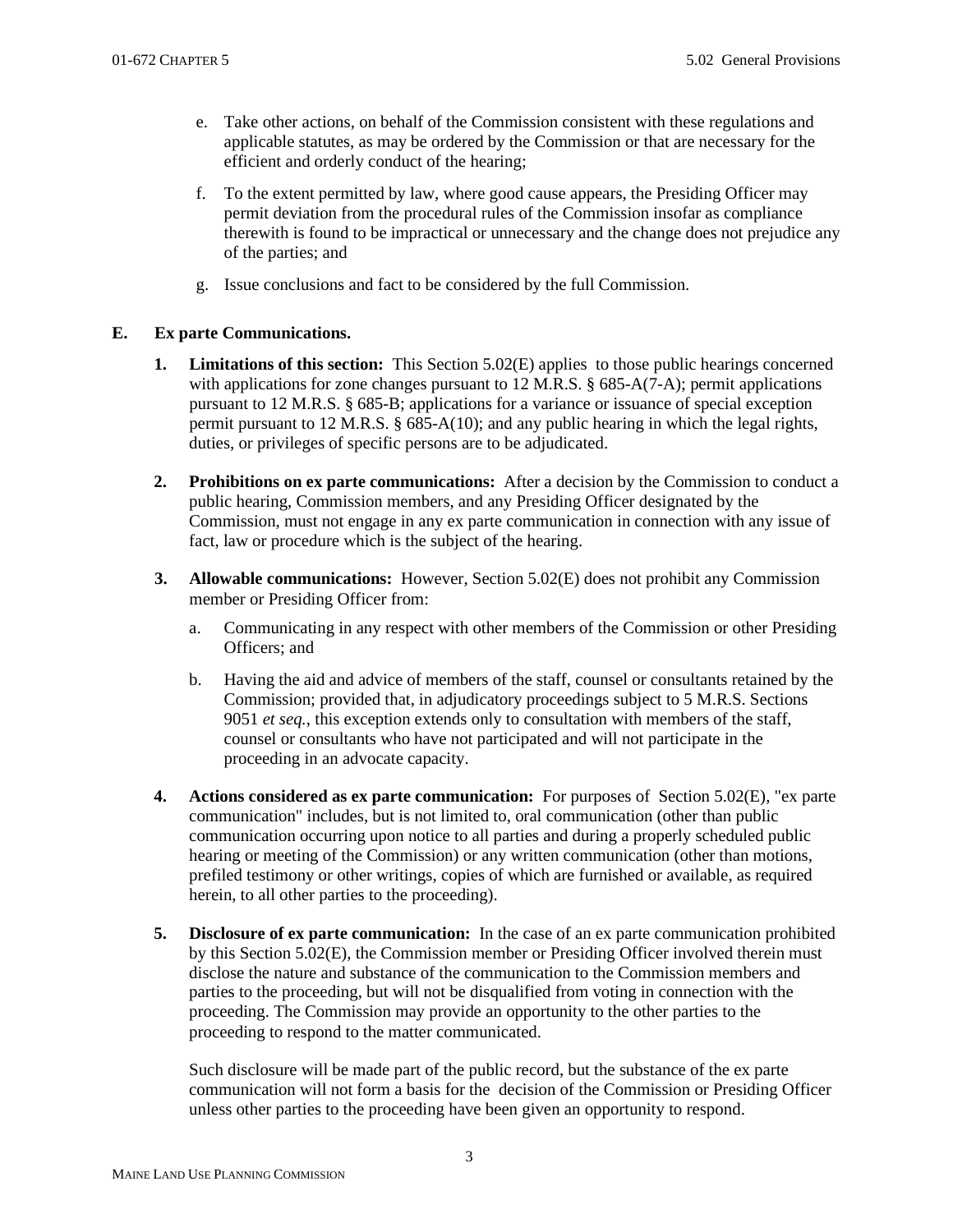#### <span id="page-7-2"></span><span id="page-7-0"></span>**5.03 PARTIES AND GOVERNMENTAL AGENCIES**

#### <span id="page-7-1"></span>**A. Intervention.**

**1. Petition for Intervention:** Prior to the commencement of any public hearing of the type described in Section 5.08(A) of these regulations, the Commission or Presiding Officer may require or allow any person who desires to participate as a party, offer testimony and evidence, and participate in oral cross-examination, to file a petition under oath or affirmation for leave to intervene. Notice of the requirement of filing a petition for intervention will be given in a manner consistent with Section 4.04 of the Commission's rules or in such other manner as the Presiding Officer deems appropriate. A petition to intervene must be granted if it demonstrates that the petitioner is or may be substantially and directly affected by the proceeding.

The Commission or Presiding Officer may further allow any other interested person to intervene as a party or to participate in more limited manner as the Commission or its Presiding Officer may designate.

A petition for leave to intervene must be filed by the date specified by the Commission or the Presiding Officer or, if an earlier date is not specified, before the public hearing. A petition to intervene which is not timely filed will be denied unless the petitioner shows good cause for failure to timely file. A person permitted to intervene will become a party to the proceeding and will be permitted to participate in all phases of the hearing, subject, however, to such limitations as the Commission or Presiding Officer may direct. Petitioners for intervention may be required to consolidate or join their appearances in part or in whole if their interests or contentions are found to be substantially similar and such consolidation would expedite or simplify the hearing without prejudice to the rights of any party or petitioner. A consolidation under this section may be for all purposes of the proceeding, all of the issues of the proceeding or with respect to any one or more issues or purposes thereof.

- **2. Duration of Intervenor Status:** Unless otherwise specified by the Commission or Presiding Officer, intervenor status will be deemed to have been granted for the duration of the proceeding. Any applicant whose proposal is approved will be required to provide notice to any intervenors of the filing of any documents presented to the Commission indicating actions taken to comply with the conditions attached to the approval or of proposals to vary or amend approved activities, provided, however, that the applicant's responsibility under this subsection will be deemed fulfilled when such notice has been mailed to the person designated to represent an intervenor in the petition for intervention.
- **3. Denial of Intervenor Status:** When a petition to intervene is denied, the Commission must include in the record of the hearing an entry to that effect and the reasons therefore.
- **4. Legal Counsel:** Nothing in this regulation will be construed to require or prevent representation by legal counsel in order for a person to be granted intervenor status or otherwise participate before the Commission.
- **5. Copies:** The applicant must provide each person granted intervenor status pursuant to this section with a copy of the application or petition and any amendments thereto.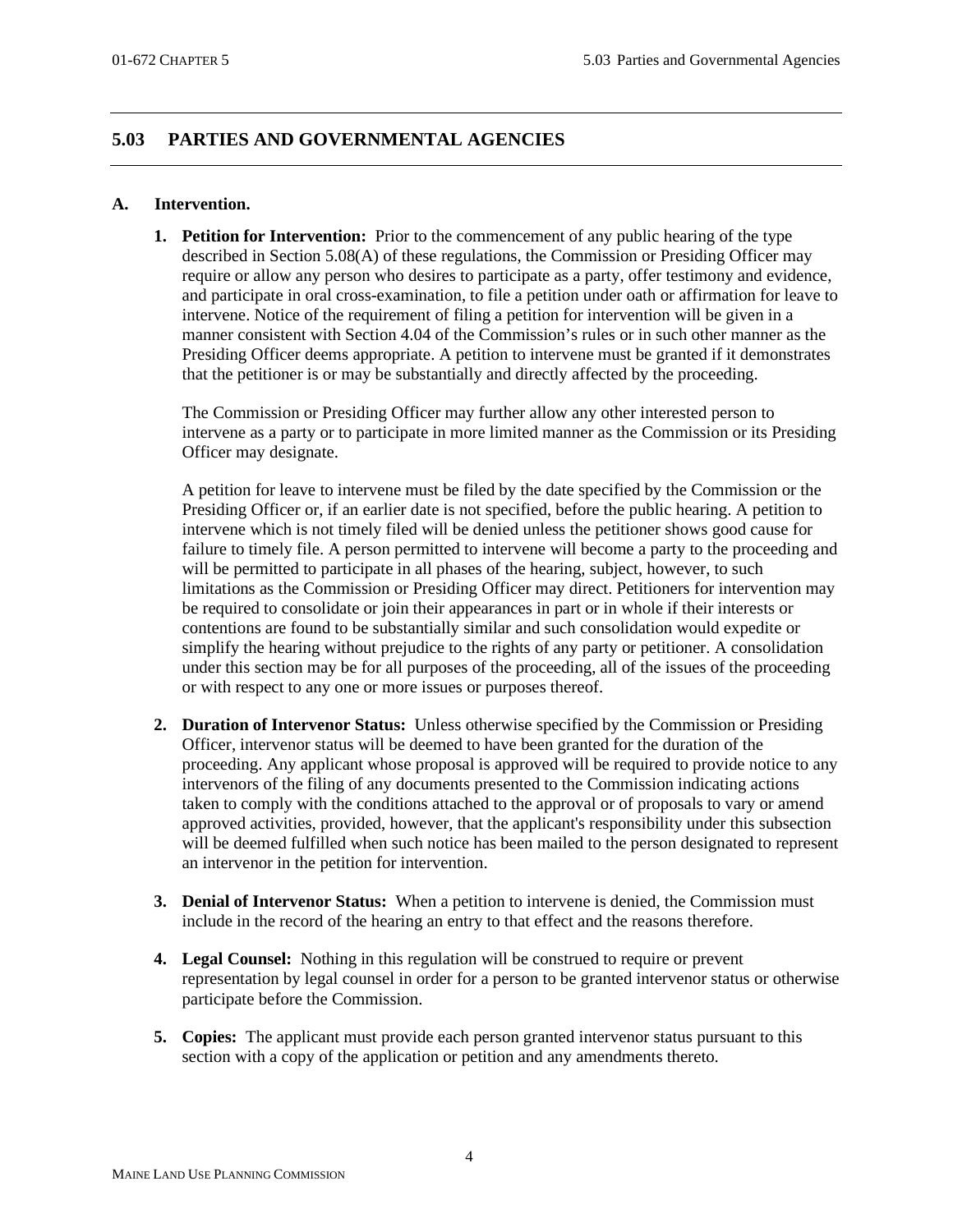#### <span id="page-8-0"></span>**B. Participation by Interested Persons.**

Any person may, in the discretion of the Commission or Presiding Officer, be permitted to make oral or written statements on the issues, introduce documentary, photographic and real evidence, attend and participate in conferences and submit written or oral questions of other participants, within such limits and on such terms and conditions as may be fixed by the Commission or the Presiding Officer.

#### <span id="page-8-1"></span>**C. Governmental Agencies.**

Governmental agencies may notify the Commission of their anticipated participation in any hearing in the form and manner required by [Section 5.03\(A\)\(1\).](#page-7-2) Such governmental agencies must, upon having filed such notice, be entitled to all rights of an intervenor in such proceedings. Representatives of governmental agencies may participate in their official capacity only if representing the views of the agency on whose behalf they appear, and not personal views and opinions. Government agencies may provide testimony at the hearing without filing a notice under this section.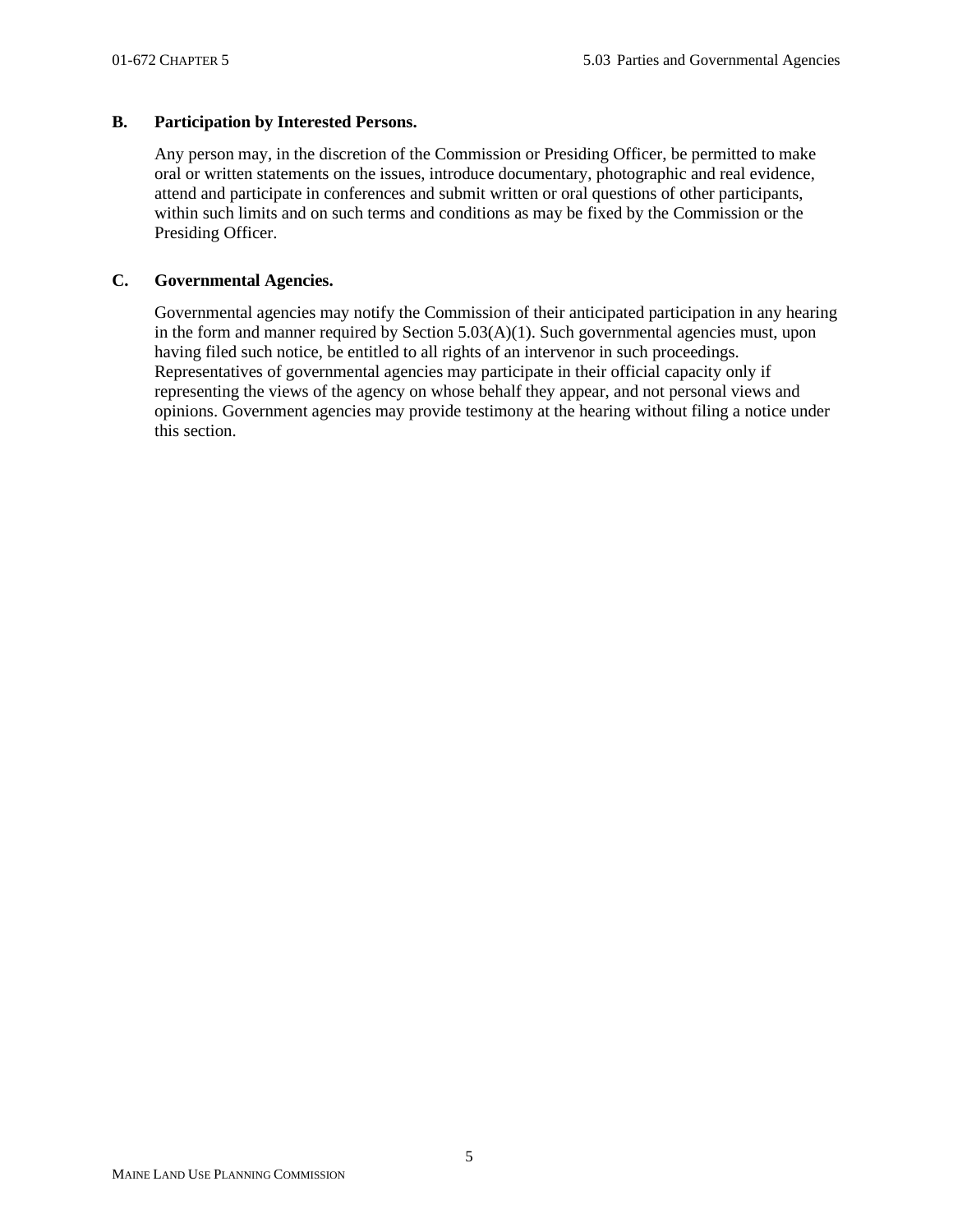#### <span id="page-9-0"></span>**5.04 SERVICE AND FILING OF DOCUMENTS**

#### <span id="page-9-1"></span>**A. Service.**

Unless the Presiding Officer otherwise provides, any person submitting any notices, motions, petitions, briefs, written testimony or testimony pursuant to Section 5.10, permitted or required to be filed with the Commission pursuant to these regulations (except briefs or proposed findings prepared by the staff, its consultants or counsel), must serve such documents upon all applicants and intervenors in the proceeding or their representatives.

#### <span id="page-9-2"></span>**B. Filing.**

Unless the Presiding Officer otherwise provides, all motions, petitions, briefs and prefiled testimony shall be filed in digital form. The Commission or Presiding Officer, may require one or more paper copies be filed.

#### <span id="page-9-3"></span>**C. Forms.**

All motions, proposed findings, petitions, briefs, and, to the extent practicable, written testimony filed within the Commission (except for documents not susceptible of reproduction in the manner herein provided or for other good cause shown) shall be typewritten or printed on white opaque paper 8 1/2 x 11 inches in size. Typed materials must be double spaced. The first page of each such document must be headed by the title:

#### STATE OF MAINE LAND USE PLANNING COMMISSION

and must have a caption with:

- 1. The title of the matter, giving the name of the applicant, the action in issue and the location;
- 2. The Commission's application number; and
- 3. The title of the document (*e.g.*, Petition to Intervene).

The final page must be dated and signed.

#### <span id="page-9-4"></span>**D. Representatives.**

The first document filed by any person in a proceeding must designate the name and address of a person on whom service should be made and to whom all correspondence from the Commission and staff will be sent.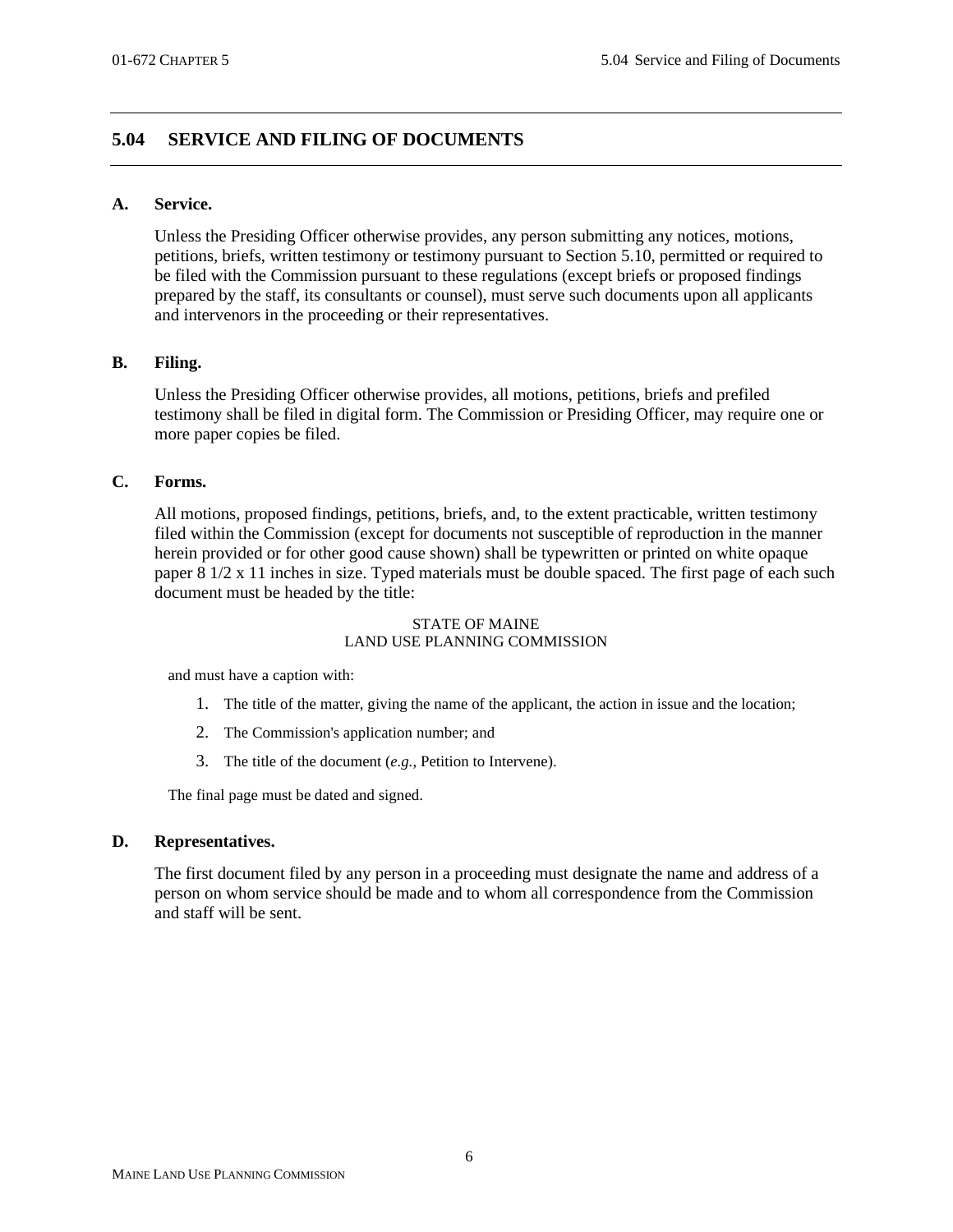#### <span id="page-10-0"></span>**5.05 CONFERENCES**

#### <span id="page-10-1"></span>**A. Prehearing Conferences without Intervenors.**

At the request of an applicant, the staff may confer with the applicant concerning the nature and types of information and testimony which the applicant will be expected to present at the hearing. Any conference is held for the benefit of the applicant and does not bind the Commission or Presiding Officer to matters discussed therein, nor limit the ability of the Commission or Presiding Officer to raise further issues at the hearing.

#### <span id="page-10-2"></span>**B. Prehearing Conferences with Intervenors or Petitions for Intervention.**

The Presiding Officer or the staff may, upon notice to the applicant, to any parties intervening pursuant to Section 5.03(A) of these regulations and to any other persons the Commission or the Presiding Officer deems appropriate, hold conferences and issue procedural orders for the purpose of formulating or simplifying the issues, obtaining admissions of fact, arranging for the submission of proposed exhibits or written testimony, limiting the numbers of witnesses, consolidating the examination of witnesses, consolidating parties or specifying procedures in connection with the hearing, and such other matters which may expedite the orderly conduct and disposition of the proceedings.

#### <span id="page-10-3"></span>**C. Recording of Conferences.**

The actions taken at or following any such conference and any agreements or orders arising therefrom must be stated on the record by the Presiding Officer, or detailed in a procedural order, and any person may ask questions about or raise objections to such actions at the time they are stated.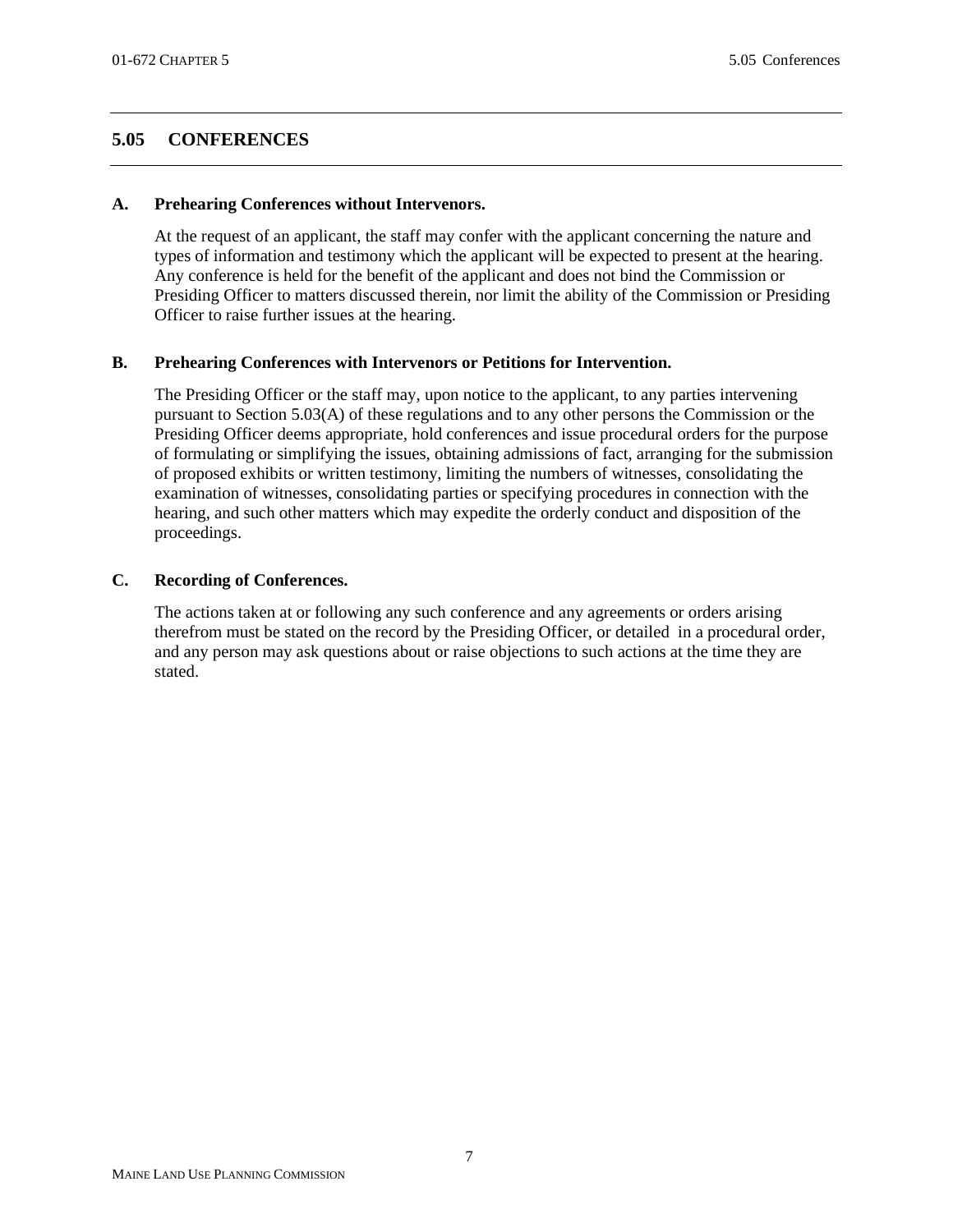#### <span id="page-11-0"></span>**5.06 SUBPOENAS**

#### <span id="page-11-1"></span>**A. Who May Request Subpoenas.**

At the request of any party, or at the request of the Commission, or any member thereof, or on the Presiding Officer's own motion, the Presiding Officer may issue subpoenas for the attendance of witnesses or for the production of documents.

#### <span id="page-11-2"></span>**B. Content.**

Every subpoena so issued must bear the name of the Commission, bear the name of the issuing officer, and must command the person to whom it is directed to attend and give testimony or produce specified documents or things at a designated time and place. The subpoena requires the approval of the Attorney General or their designee. The subpoena must also advise of the quashing procedure provided by Section 5.06(E).

#### <span id="page-11-3"></span>**C. Service.**

Unless receipt of the subpoena is acknowledged by the witness, it must be served by a person who is not a party to the proceeding and is not less than 18 years of age. Service must be made by delivering a copy of the subpoena to the person named in it and tendering to them the fees and mileage paid to witnesses in the Superior Courts of this State.

#### <span id="page-11-4"></span>**D. Proof of Service.**

The person serving the subpoena must make proof of service, by filing the subpoena and affidavit or acknowledgment of service with the Presiding Officer. Failure to make such proof of service will not affect the validity of such subpoena and service.

#### <span id="page-11-5"></span>**E. Quashing.**

On motion made promptly, and before the time specified in the subpoena, and on notice to the party at whose instance the subpoena was issued, the Presiding Officer may:

- **1.** Quash or modify the subpoena if the Presiding Officer finds that it is unreasonable or requires evidence not relevant to any matter in issue; or
- **2.** Deny the motion to quash.

#### <span id="page-11-6"></span>**F. Confidentiality.**

If any person served with such subpoena claims, at or before the hearing, that the production of books, records or other data under such person's control may disclose secret processes, formulae or methods used by or under the direction of such person, which are entitled to protection as trade secrets or as to which the confidentiality is otherwise entitled to protection by law, and the Presiding Officer determines that such claim is valid after consultation with a representative of the Attorney General, such information from such books, records, or other data must be disclosed at a nonpublic portion of the hearing and the record thereof must be confidential.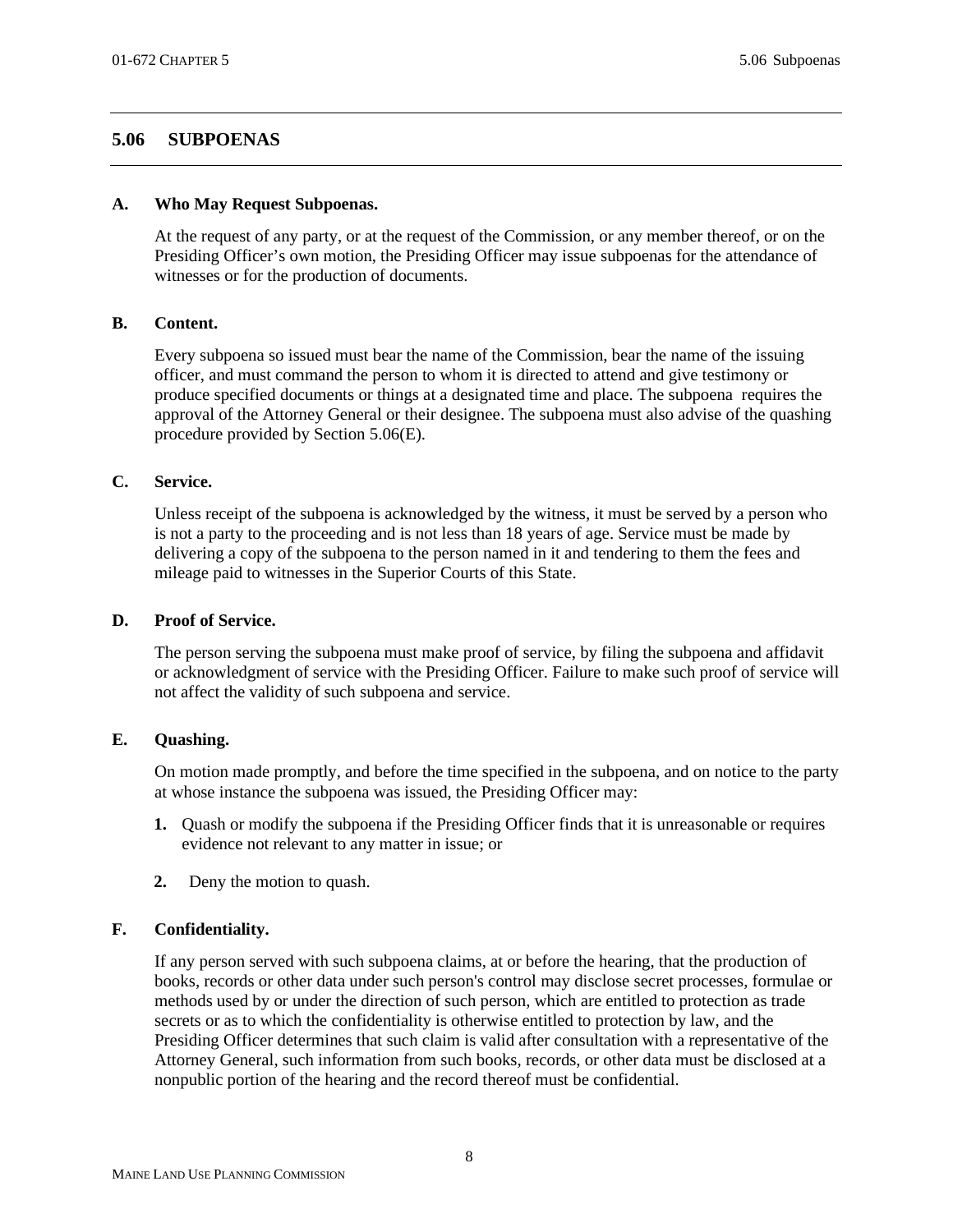#### <span id="page-12-0"></span>**G. Court Orders.**

Failure to comply with a subpoena lawfully issued under Section 5.06 will be punishable as for contempt of court.  $(5 M.R.S. § 9060(1)(D))$  $(5 M.R.S. § 9060(1)(D))$ 

#### <span id="page-12-1"></span>**H. Costs.**

Any costs incident to complying with a subpoena must be borne by the party requesting the subpoena.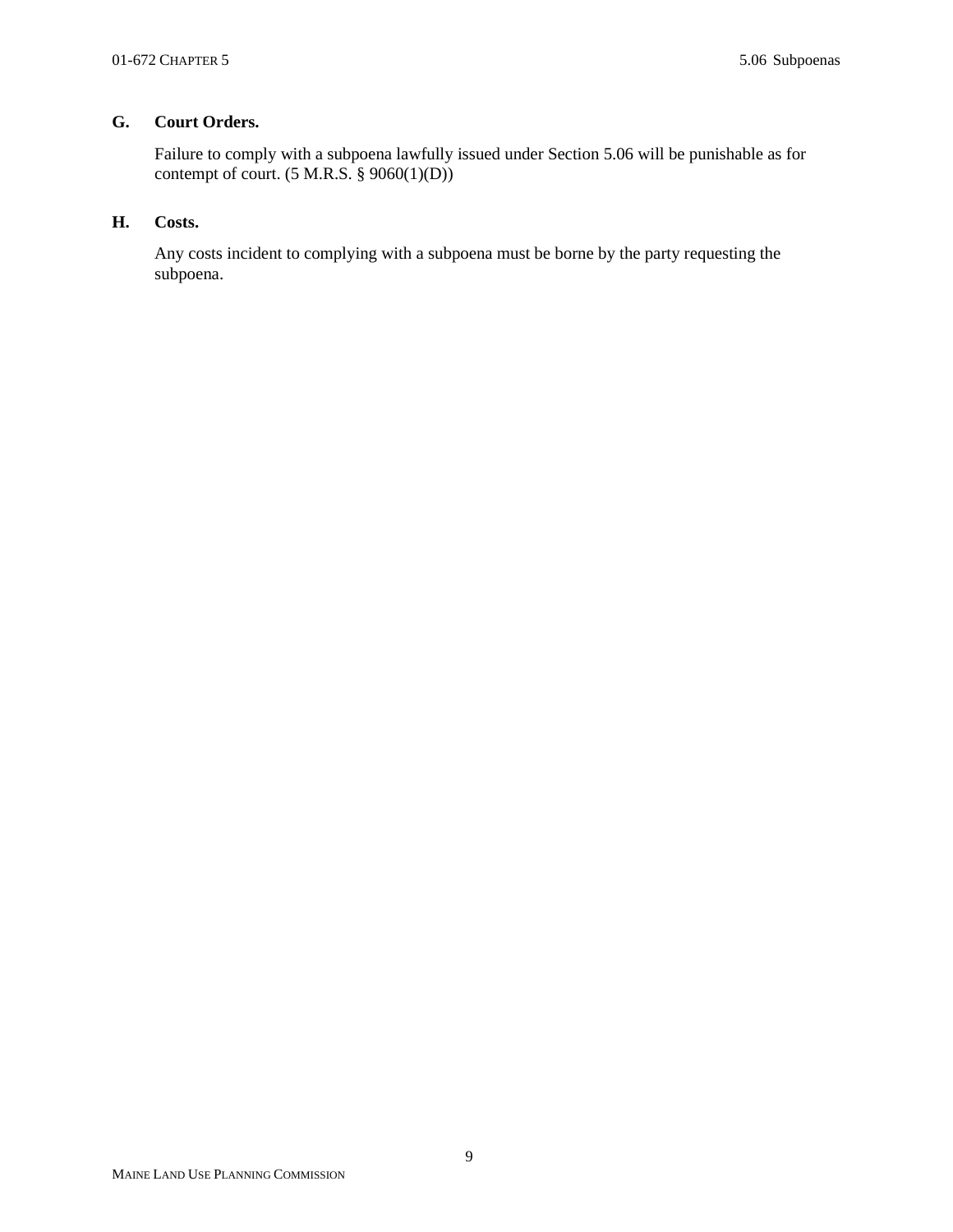#### <span id="page-13-4"></span><span id="page-13-0"></span>**5.07 EVIDENCE**

#### <span id="page-13-1"></span>**A. Admissible Evidence.**

Evidence will be admissible if it is relevant and material to the subject matter of the hearing and is of a type customarily relied upon by reasonable persons in the conduct of serious affairs. Evidence which is irrelevant, immaterial, or unduly repetitious may be excluded. Notwithstanding Section 5.07(B), the experience, technical competence and specialized knowledge of the Commission or Presiding Officer may be utilized in the evaluation of all evidence submitted.

#### <span id="page-13-2"></span>**B. Official Notice.**

The Commission or Presiding Officer may, at its discretion and at any time, take official notice of any facts of which judicial notice could be taken, including relevant statutes, regulations, transcripts of other hearings, non-confidential agency records, generally recognized facts of common knowledge to the general public, and physical, technical or scientific facts.

In a hearing of the type described in Section 5.08(A) of these regulations, the Commission must include in its final decision those facts of which it took official notice, unless those facts are included in the recording of the proceedings.

#### <span id="page-13-3"></span>**C. Documentary and Real Evidence.**

- **1.** All documents, materials and objects offered in evidence as exhibits must, if accepted, be numbered or otherwise identified.
- **2.** Documentary evidence may be received in the form of copies or excerpts if the original is not readily available.
- **3.** The Presiding Officer may require that any person offering documentary or photographic evidence must provide the Commission with a specified number of copies or provide the materials in digital form.
- **4.** Any documentary or real evidence must:
	- a. be produced, compiled and submitted by the person offering the same, who must not request the Commission or its staff to produce or compile the same on his behalf; and
	- b. be clearly labeled indicating date and source, and indicating whether the evidence is in the existing record or is proposed supplemental evidence. Unlabeled exhibits may be rejected by the Presiding Officer, and electronic links to documents will not be accepted.
- **5.** In a hearing of the type described in Section 5.08(A) of these regulations, the applicant, intervening parties, and state, federal or municipal agencies must provide each other with copies of any exhibit offered in evidence unless otherwise ordered by the Presiding Officer.
- **6.** All documents, materials and objects admitted into evidence must be made available during the course of the hearing for public examination. All such evidence will also be available for public examination at the Commission's primary office during normal business hours.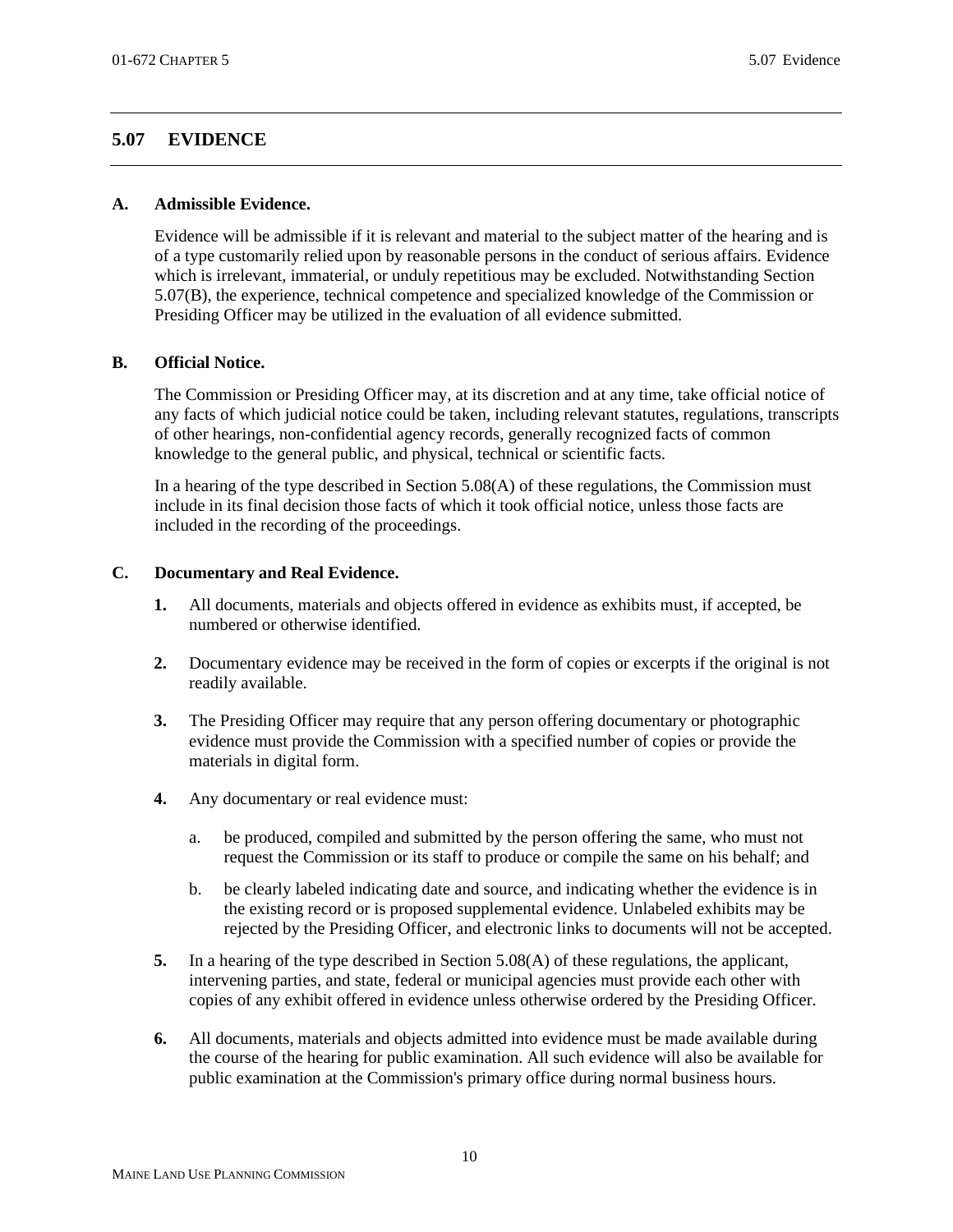#### <span id="page-14-0"></span>**D. Objections.**

All objections to rulings of the Presiding Officer and the grounds therefore must be timely stated. If, during the course of or after the close of the hearing and during its deliberations, the Commission determines that the ruling of the Presiding Officer was in error, the Commission may reopen the hearing or take such other action as it deems appropriate to correct such error.

#### <span id="page-14-1"></span>**E. Offer of Proof.**

An offer of proof may be made in connection with an objection to a ruling of the Presiding Officer excluding or rejecting any testimony, evidence, or questions on cross-examination. Such offer of proof must consist of a statement of the substance of the proffered evidence which is expected to be shown.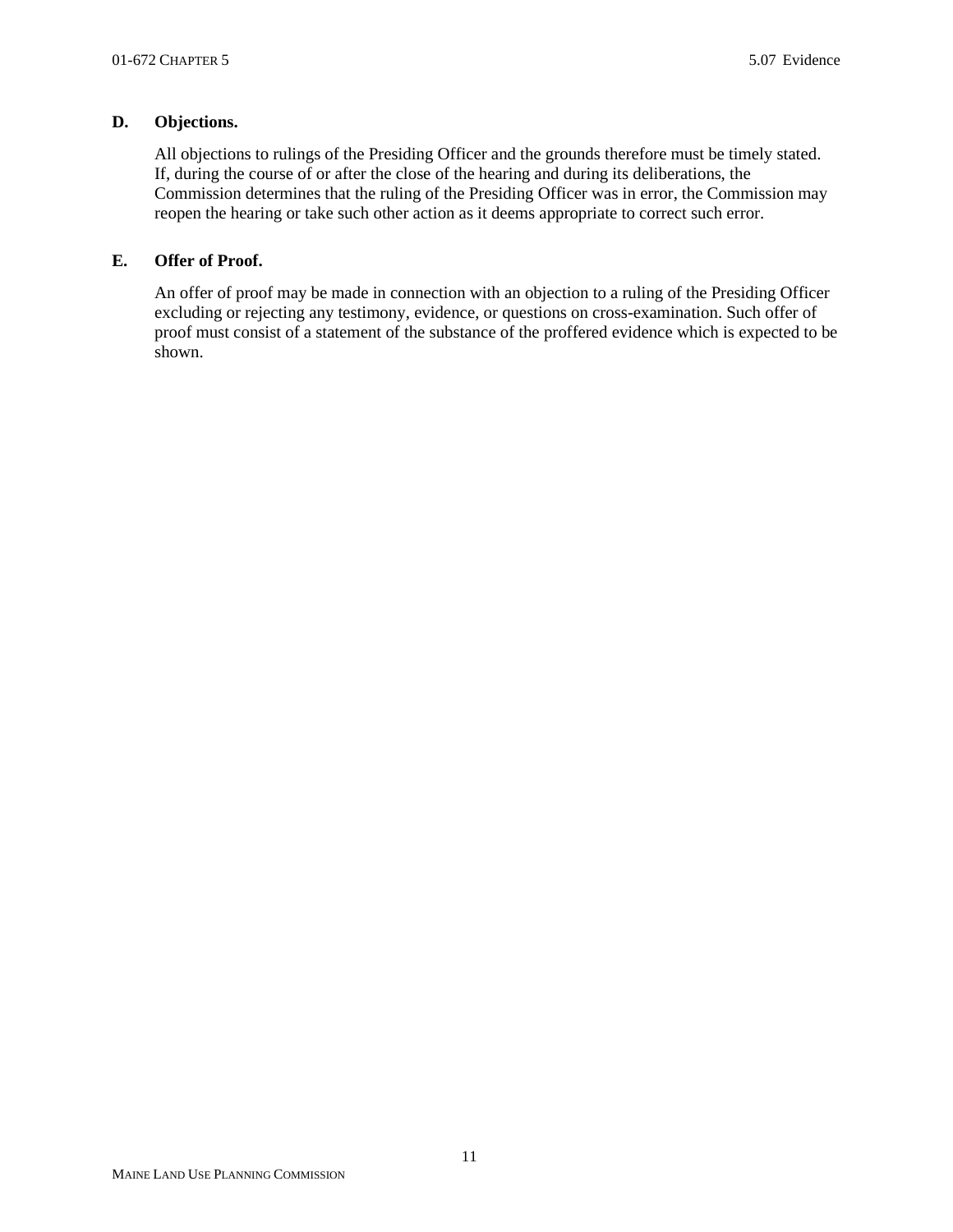#### <span id="page-15-0"></span>**5.08 TESTIMONY AND QUESTIONS**

#### <span id="page-15-1"></span>**A. Hearings on applications.**

In those hearings concerned with a permit application pursuant to [12 M.R.S. § 685-B\(4\) o](http://www.mainelegislature.org/legis/statutes/12/title12sec685-B.html)r with an application for variance or special exception pursuant to 12 M.R.S. § 685-A(10) or with an application for zone change pursuant to 12 M.R.S.  $\S$  685-A(7-A), testimony must be offered as follows:

#### **1. Direct Testimony:**

Direct Testimony will be offered in the following order:

- a. The applicant and such representatives and witnesses as the applicant selects;
- b. Governmental agencies and representatives thereof;
- c. Intervenors; and
- d. Other interested persons.

The staff of the Commission and its representatives and consultants may offer testimony at any time, at the discretion of the Presiding Officer.

#### **2. Cross-Examination and Questions:**

At the conclusion of the testimony of each witness, the Commissioners, staff and consultants, Federal and State and other governmental representatives, the applicant, and intervenors must have the right of oral cross-examination. Cross-examination will be conducted in the following order:

- a. Commissioners, counsel, staff members and consultants may be permitted, by the Presiding Officer, to ask questions at any time;
- b. The applicant or petitioner;
- c. Intervenors; and
- d. Federal, State, and other governmental representatives.

#### **3. Redirect and Rebuttal Evidence:**

- a. A person who has concluded their presentation cannot thereafter introduce further evidence except in rebuttal, unless by leave of the Presiding Officer. Rebuttal evidence must be directed only to contradict or respond to evidence presented by another party, except by leave of the Presiding Officer.
- b. All parties must have the right to redirect and re-cross-examination of any witness, unless otherwise directed by the Presiding Officer. Such re-examination must be limited to evidence or issues presented by another party, except by leave of the Presiding Officer.

#### **4. Varying Order of Appearance:**

When circumstances warrant, the Presiding Officer may vary the order in which witnesses appear and the order or manner in which testimony is given or witnesses cross-examined.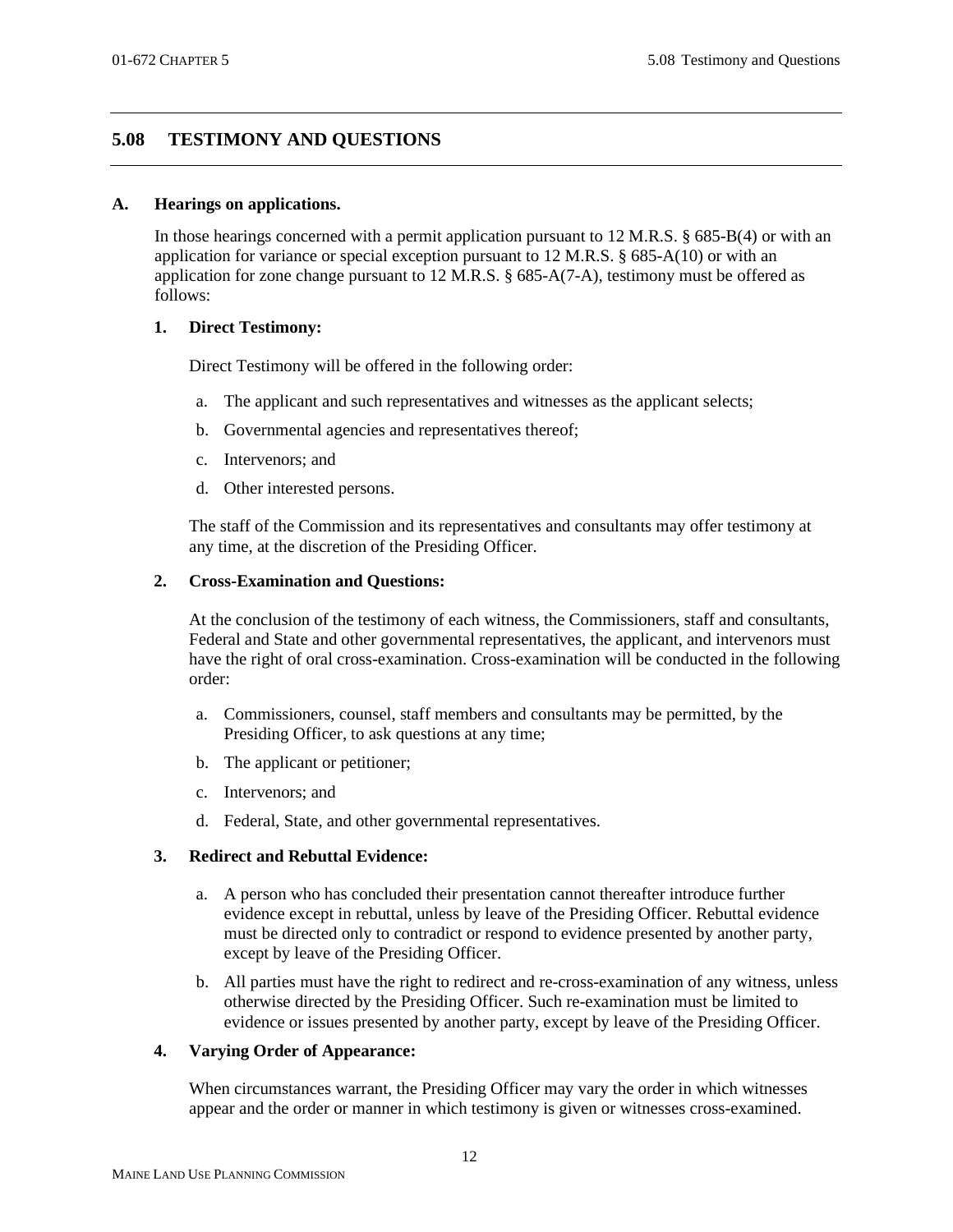#### <span id="page-16-0"></span>**B. All Other Hearings.**

In all other hearings, testimony may be offered first by the staff and then by any interested persons in such order and on such conditions as the Presiding Officer may designate.

#### <span id="page-16-1"></span>**C. Oral Argument.**

For hearings conducted under Section 5.08(A), oral argument may be permitted before the Commission at the conclusion of the evidence or at a time and place fixed by the Presiding Officer, at their discretion.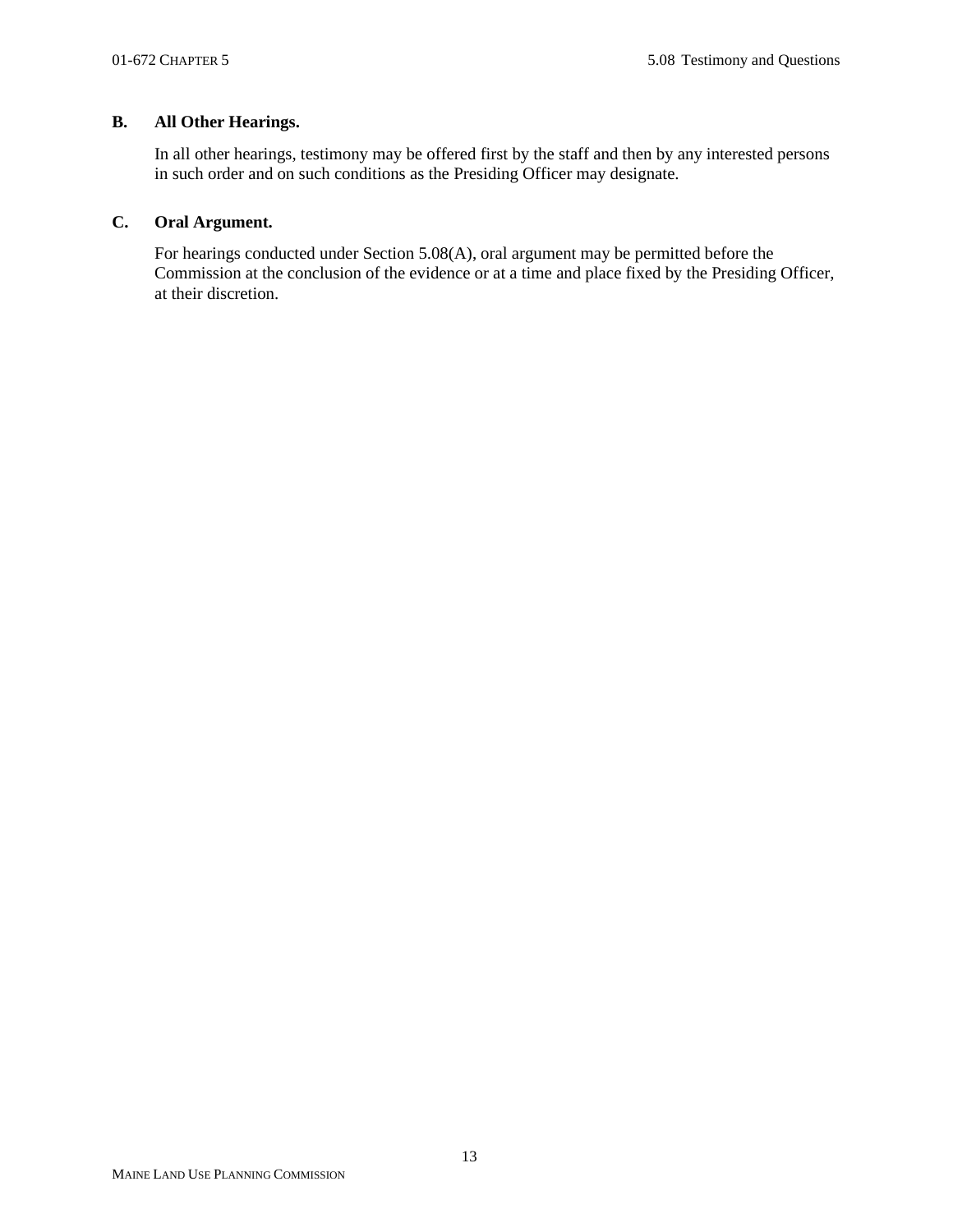#### <span id="page-17-0"></span>**5.09 CONDUCT OF THE HEARING**

#### <span id="page-17-1"></span>**A. Opening Statement.**

The Presiding Officer, or their designee, must open the hearing by describing in general terms the purpose of the hearing and the general procedure governing its conduct.

#### <span id="page-17-2"></span>**B. Recording of Testimony; Report to Commission.**

All testimony at hearings before the Commission must be recorded and may, as necessary, be transcribed.

If the hearing is conducted by a single commissioner or qualified employee or representative, the commissioner, employee, or representative must report the findings of fact and conclusions to the Commission together with a transcript of the hearing and all exhibits. The findings of fact and conclusions become part of the record. The Commission is not bound by the findings or conclusions when acting upon the record, but will take action, issue orders, and make decisions as if it had held and conducted the hearing itself.

#### <span id="page-17-3"></span>**C. Oral Testimony.**

#### **1. Hearings on Applications:**

Witnesses must be sworn. Witnesses may be compelled to attend, testify and produce records if subpoenaed by the Commission. Witnesses will state for the record their name, place of residence, business or professional affiliation, if any, and whether or not they represent another individual, firm, association, organization, partnership, trust company, corporation, state agency, or other legal entity for the purpose of the hearing.

#### **2. All Other Hearings:**

Persons testifying are not required to be sworn, but must state for the record their name and place of residence. If the person testifying represents another individual, firm, association, organization, partnership, trust company, corporation, state agency or other legal entity for the purpose of the hearing, the person testifying must identify the business or professional affiliation.

#### <span id="page-17-4"></span>**D. Written Testimony.**

At any time prior to or during the course of the hearing, the Presiding Officer may require that all or part of the testimony to be offered at such a hearing be submitted in written form. Any written testimony must be submitted and be in such form and at such time as the Presiding Officer may specify. All persons offering testimony in written form must be available for cross-examination as provided in Section 5.08(A) of these rules. Testimony offered in written form must be available for public inspection. The person submitting the written testimony may be required within a specified time to serve a copy thereof on the applicant or petitioner, on all intervenors and on any other person whom the Presiding Officer deems appropriate.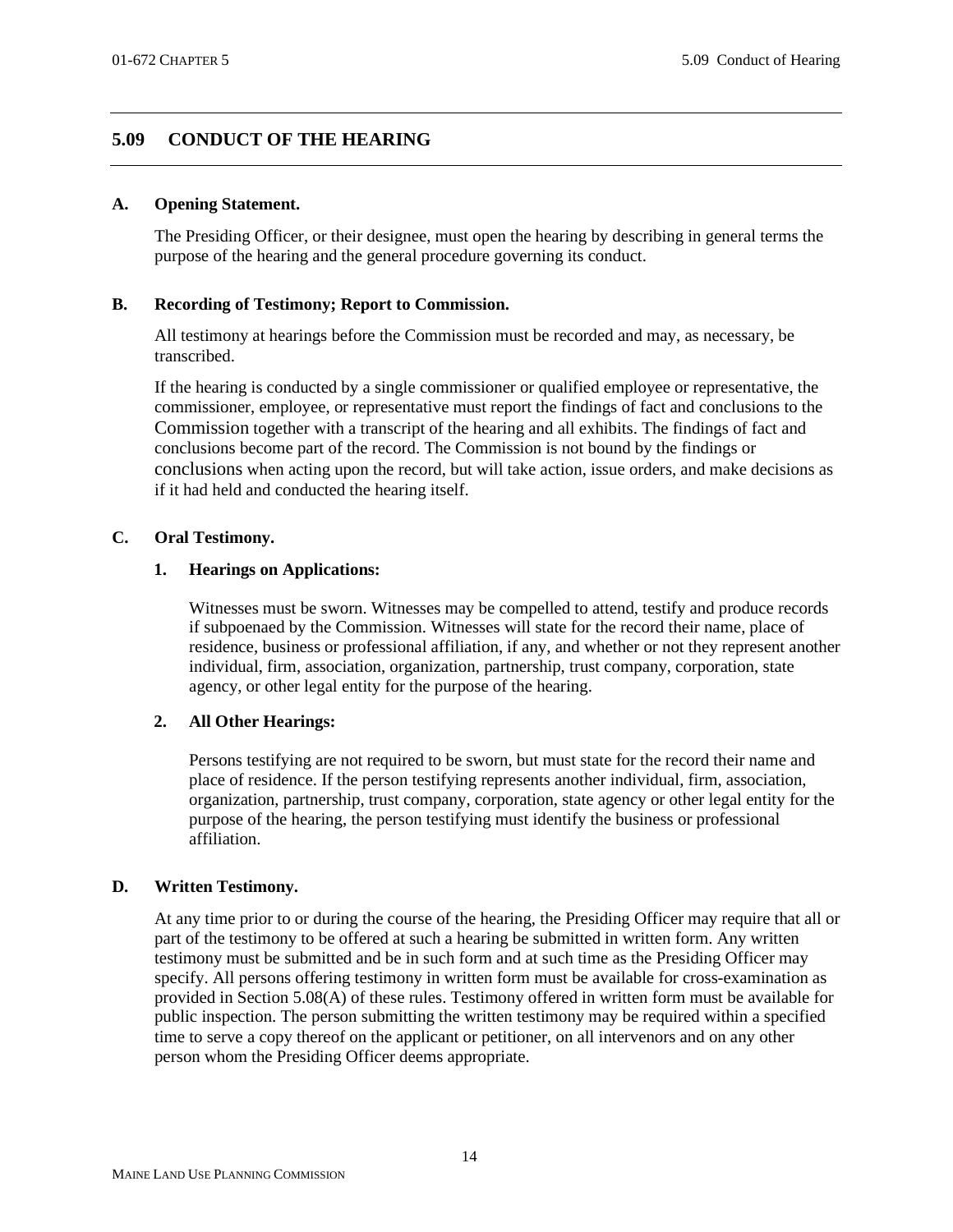This rule must not be construed to prevent oral testimony at a scheduled hearing by a member of the public who is not affiliated with a party required to file testimony in writing and who requests and is granted time to testify at a hearing.

#### <span id="page-18-0"></span>**E. Continuance; Multiple Hearings on Matter.**

All hearings conducted pursuant to these rules may be continued and reconvened from time to time and from place to place by the Presiding Officer as circumstances require. Any hearing may also be convened in multiple hearing sessions, on multiple dates and in multiple locations, in the interest of providing the public with an opportunity to be heard across the Commission's jurisdiction. When the Commission elects to hold multiple public hearings on any matter, either by continuance of a hearing or by holding multiple scheduled hearing sessions, all hearings within a 45-day period are considered one hearing for administrative purposes. All orders for continuance must specify the time and place at which such hearing will be reconvened, or must set forth the manner in which such information may be later publicized by the Commission and obtained by interested persons. The Presiding Officer, or the staff under the direction of the Presiding Officer, must give notice to interested persons and the public in such a manner as is appropriate to ensure that reasonable notice will be given of the time and place of such reconvened hearing.

#### <span id="page-18-1"></span>**F. Regulation of Certain Devices and Signage.**

The placement and use of signage or devices for recording of audio or video at Commission hearings may be regulated by the Presiding Officer in a manner consistent with the provisions of 1 [M.R.S. §§ 401](http://www.mainelegislature.org/legis/statutes/1/title1ch13sec0.html) *et seq*.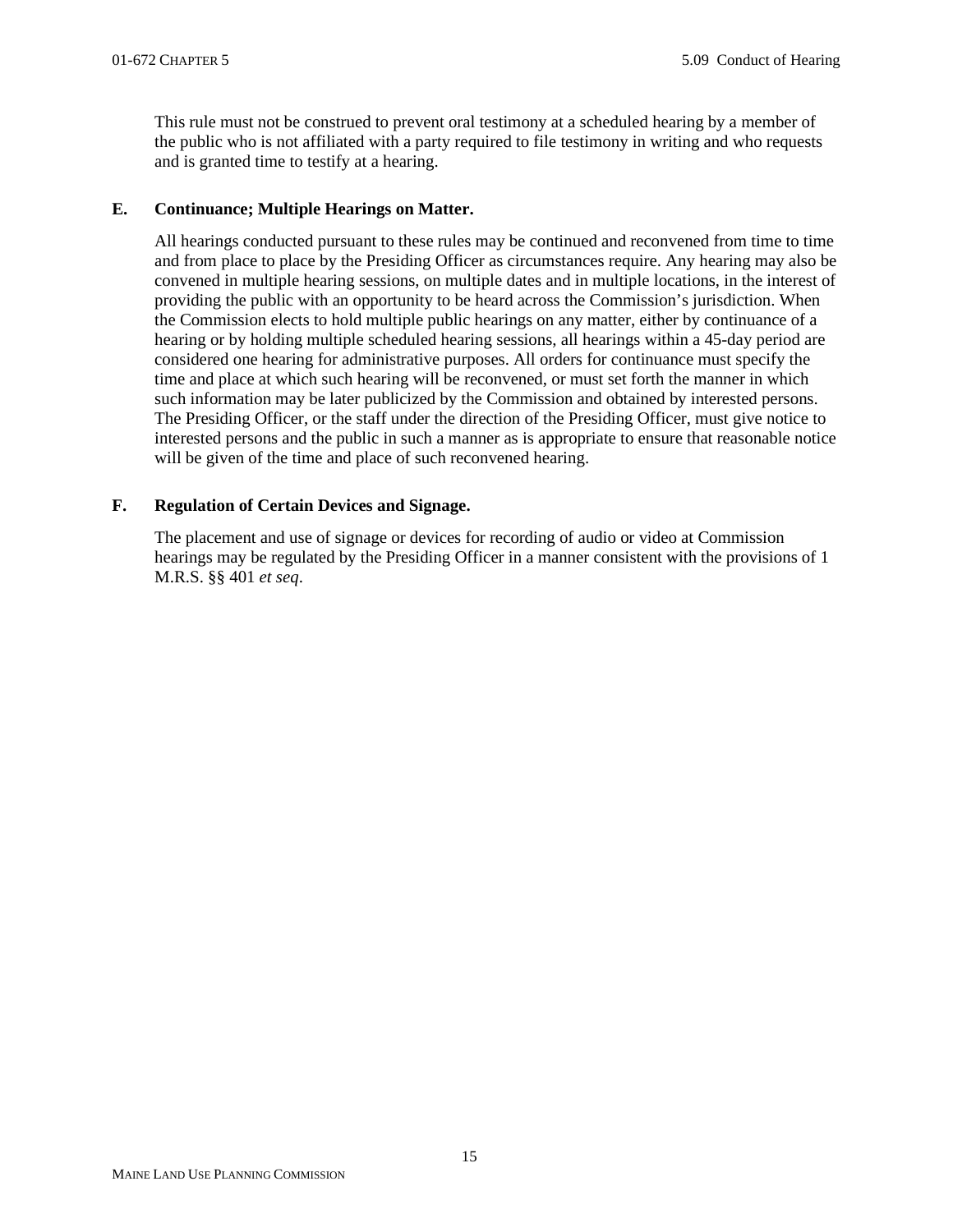### <span id="page-19-6"></span><span id="page-19-0"></span>**5.10 CLOSURE OF THE HEARING**

#### <span id="page-19-1"></span>**A. Closure of the Hearing Record.**

Except as provided in Sections [5.07\(B\) a](#page-13-4)nd 5.10(D), of these rules, after final closure of the public hearing, including any period when the record remains open as provided in this section or as directed by the Presiding Officer, no further evidence will be allowed into the record.

#### <span id="page-19-2"></span>**B. Time Periods for Written Comments After the Conclusion of a Hearing.**

After the conclusion of a hearing the record will remain open for:

- **1.** A period of 10 days for the purpose of allowing interested persons to file written statements with the Commission; and
- **2.** A period of seven additional days for the purpose of allowing interested persons to file statements in rebuttal of those filed pursuant to Section 5.10(B)(1) above.

#### <span id="page-19-3"></span>**C. Reopening a Hearing Prior to a Decision.**

Prior to issuance of a final order or decision, the Commission or Presiding Officer may elect to [reopen a hearing and extend the time period for public comment in compliance with Chapter 4 of](https://www.maine.gov/dacf/lupc/laws_rules/rule_chapters/Ch4_ver2021_November1.pdf) the Commission's rules.

#### <span id="page-19-4"></span>**D. Reopening the Hearing after Decision on Applications for Permit or Zone Change.**

Within 30 days after the Commission has rendered a decision on an application following a hearing, any person aggrieved by such decision or order may petition the Commission to reopen the hearing for the purpose of introducing new evidence with regard to any provision of such order or decision. The petitioner must deliver or mail a copy of any such petition simultaneously to any other party to the proceeding. Upon receipt of such petition, the Commission will consider the offer of evidence contained therein and determine whether to dismiss the petition as offering no material evidence not already before the Commission or to reopen the hearing. Upon reopening the hearing, the Commission will amend its original order only if new evidence is presented to support such amendment. Failure to invoke the provisions of this section shall have no effect upon an aggrieved party's right of appeal to a court of law.

Within seven days of the filing of a petition to reopen hereunder, any other interested person may file an answer in opposition to the petition.

#### <span id="page-19-5"></span>**E. Final Closure.**

The date of final closure of the hearing record, including any extension of the open record or reopening of the hearing or record, constitutes final closure of the public hearing and the final date by which data, views or arguments may be submitted to the Commission for consideration in acting upon an application or in adopting the rule.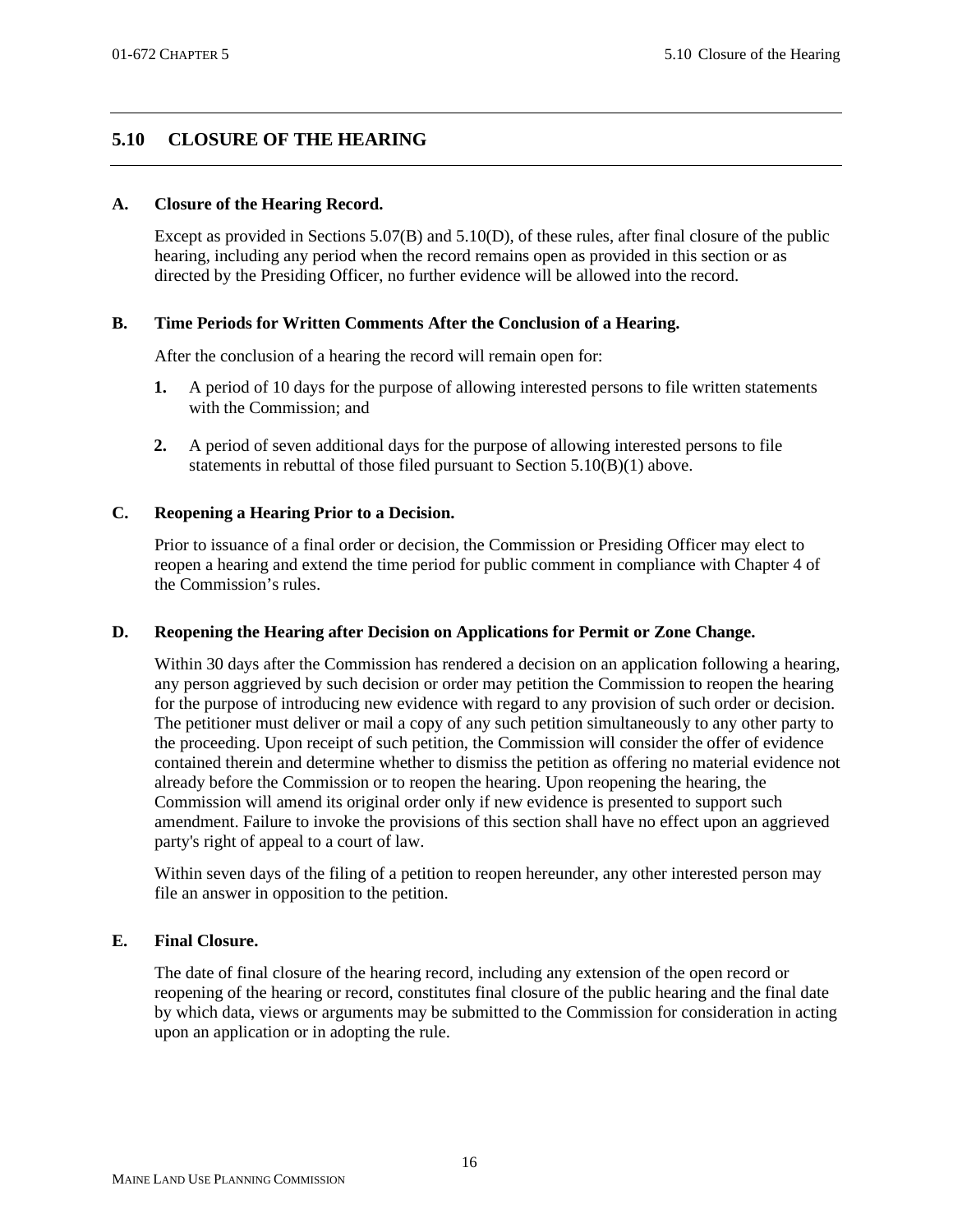## <span id="page-20-0"></span>**5.11 HEARING RECORD**

- **A.** The record of the hearing must consist of all applications, petitions, motions, preliminary and introductory rulings and orders, the recording of the hearing or the transcript, all exhibits or written testimony submitted at the hearing or pursuant to [Section 5.10](#page-19-6) of these regulations, any other evidence received or considered, all briefs and proposed findings and comments thereon, the findings of fact and conclusions of the Presiding Officer, any facts officially noticed, any offers of proof, objections and rulings thereon, and all staff memoranda to the Commission together with the decision or order of the Commission.
- **B.** Copies of the record must be available in accordance with [Chapter 4](https://www.maine.gov/dacf/lupc/laws_rules/rule_chapters/Ch4_ver20221_November1.pdf) of the Commission's rules. Where available, a transcript of the testimony of any hearing and copies of evidentiary materials may be purchased directly from the independent official Commission reporter or from the person having submitted such materials, if any, or if necessary, through the Commission, provided that no undue burden is placed upon the Commission in responding to such request, and further provided that such materials are in a form or size possible to reproduce by photocopying or similar means.